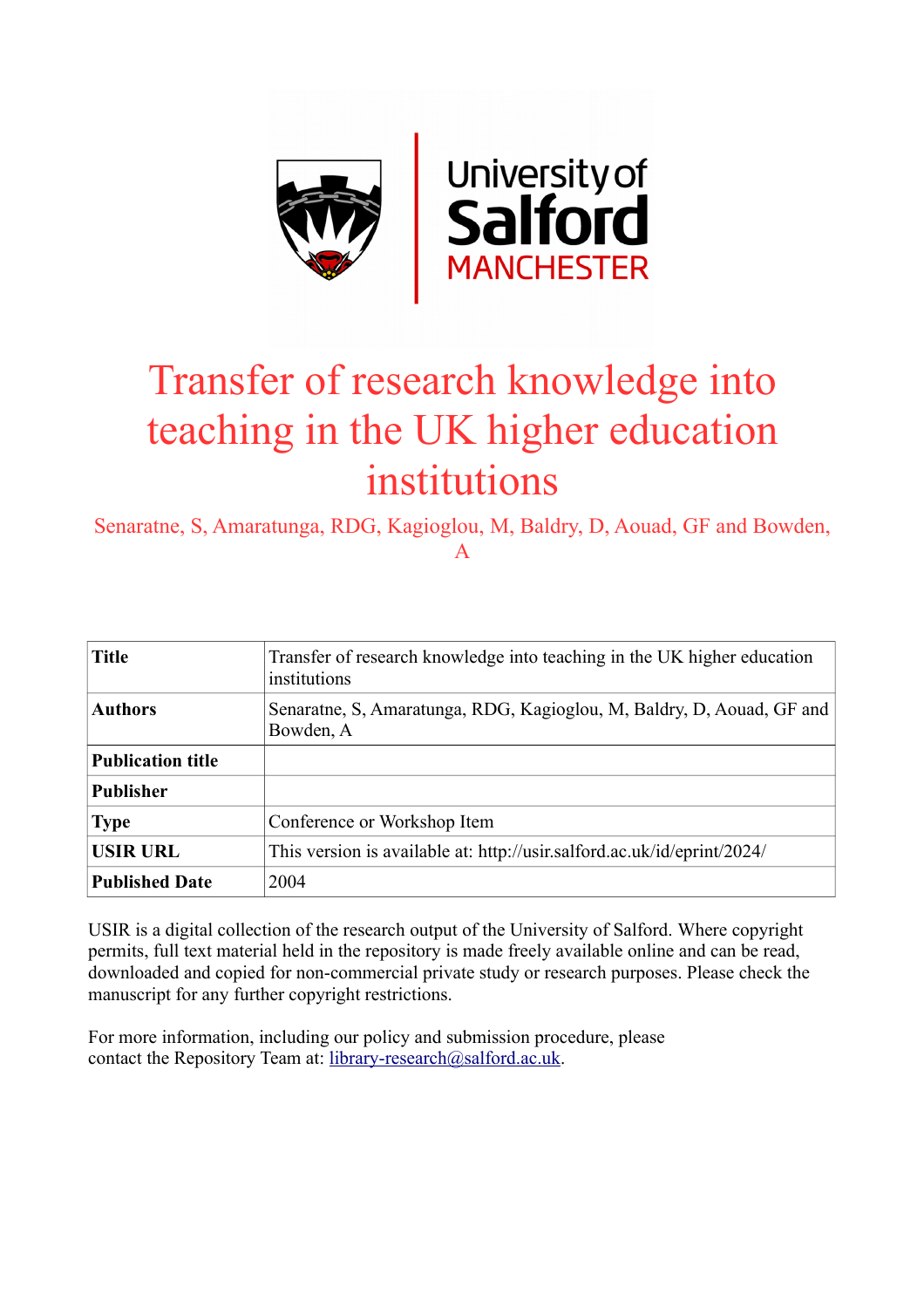## **Transfer of Research Knowledge into Teaching in the UK Higher Education Institutions**

Sepani Senaratne, s.senaratne@pgr.salford.ac.uk Dilanthi Amaratunga, r.d.g.amaratunga@salford.ac.uk Mike Kagioglou, m.kagioglou@salford.ac.uk David Baldry, d.baldry@salford.ac.uk Ghassan Aouad, g.aouad@salford.ac.uk Andy Bowden, a.bowden@salford.ac.uk

## **Abstract**

*The higher education system in the UK has significantly changed over the last decade due to a growing emphasis on student learning activities, quality assurance procedures and research funding mechanisms. According to previous studies, there is no automatic link between research and teaching. Thus, the link needs to be created to enhance staff productivity and student learning. This paper reports findings of the first phase of our research study that aimed at developing guidelines on how to transfer research knowledge into teaching in higher education, in order to create such a productive relationship. The framework and guidelines that are presented in this paper were developed for the Built Environment sector through a literature survey and an exploratory study. The next phase of this research will explore the implementation of this model across different disciplines through a series of case studies. The final outcome of the research will be the development and validation of a more generic set of guidelines relating to the transfer of research knowledge into teaching.* 

### **Introduction**

This paper presents the findings of a research study that aimed at exploring research knowledge transfer into teaching in UK higher education. The study was conducted by the School of Construction & Property Management (SCPM) within the Research Institute for the Built and Human Environment (BUHU), at the University of Salford. The literature findings of the study are discussed in the first section. This literature review is followed by a discussion of the empirical findings that emerged from the first case study. Following the complete literature synthesis and the empirical study, the paper presents a framework on 'research knowledge transfer into teaching'. Finally the conclusions and future research are presented.

### **Literature Synthesis**

#### **UK Higher Education System**

The background study into the higher education system in the UK revealed several factors that impact on the research and teaching (R&T) relationship. First, the growing emphasis on student learning (for example, the initiation of the Institute for Learning and Teaching in Higher Education and the initiation of the Learning and Teaching Support Network) has positively influence the R&T link. Second, the separation of quality assurance mechanisms for teaching (Teaching Quality Assurance-TQA) and research (Research Assessment Exercise -RAE) has adversely impacted on the R&T relationship. This has created critical problems within higher education institutions with regard to their mission (scholarly research vs. excellent teaching) and also resourcing problems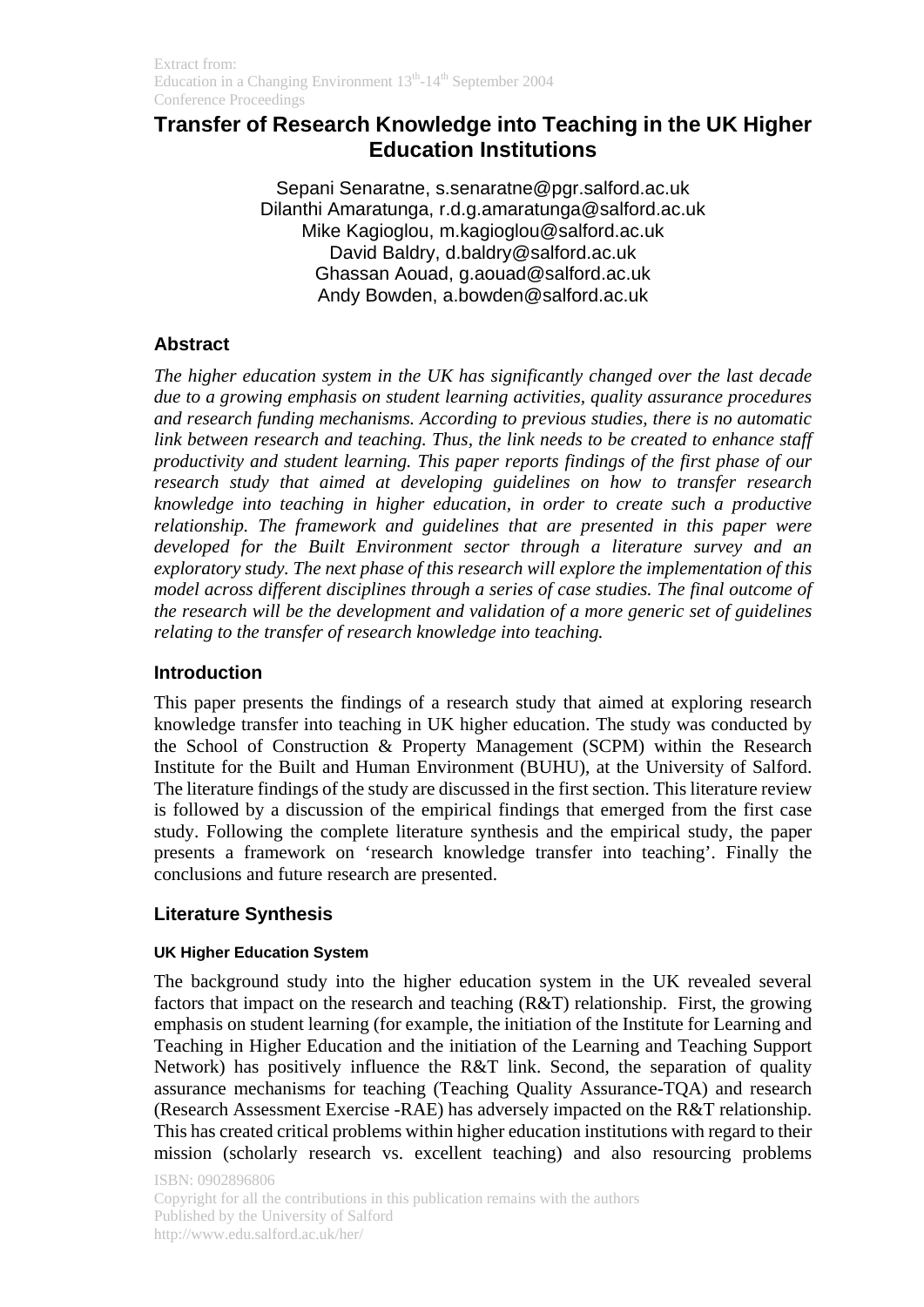(research and teaching requires different resources). Third, tensions arise among academics due to the funding mechanisms and the inequity of rewards for research and for teaching (McLernon & Hughes, 2003). Due to research being more rewarding compared to teaching, academics aim for research excellence while sacrificing their teaching duties (Baker et al, 1998). This issue is not just unique to UK, but is an issue of international relevance. For instance, the Boyer Commission report (1998) addresses this issue by calling for significant changes in undergraduate education in the United States.

With this background knowledge on the UK higher education system, the next section discusses the relationship between research and teaching in higher education.

#### **Research and Teaching**

The complex relationship between research and teaching (R&T) has been extensively studied. The findings of these studies reveal two opposing viewpoints: the 'trade-off between R&T' against the 'synergetic relationship between R&T' (Baker et al, 1998). Generally, the quantitative studies show the lack of relationship between R&T (for example, see Hattie & Marsh, 1996) while qualitative studies strongly depict the existence of a symbolic relationship (for example, see Robertson & Bonds, 2001). However, both quantitative and qualitative research establishes the absence of an automatic link between R&T and the loosely coupled nature of these two activities (Jenkins & Zetter, 2003). By strengthening these loosely coupled activities, a productive relationship between staff research and teaching can be achieved. Recent studies have introduced several strategies to create this beneficial relationship as opposed to the problematic one that naturally exists (for example, see Linking Research & Teaching, Online 1 and LINK: Good Practice resources Database, Online 2; Fawcett et al, 2003; Cech, 2003).

Senaratne et al (2003) provide a synthesis of these strategies through three sets: 'General Strategies', 'TtoR Strategies' and 'RtoT strategies'. 'General Strategies' were identified as necessary for both teaching-based and research–based departments, and include strategies such as changing staff roles; reviewing current research and teaching policies; allocating new resources; changing the reward structure; and creating a cultural change. 'TtoR Strategies' were considered as more important for teaching-based departments, which include strategies such as generating research from teaching activities, engaging students in staff research activities and generating research through industrial training. 'RtoT strategies' were identified as more appropriate for research-based departments and includes strategies such as student awareness of staff research, providing students with research training, using teaching as a medium to transfer research findings and using research staff in teaching. However, in practice, for managing staff research with teaching commitments, both 'TtoR' and 'RtoT' strategies appear to be useful to appropriate degrees based on type of department.

ISBN: 0902896806 Comparing these strategies based on this two-way nature of the R&T link, the generation of research from teaching activities is straightforward despite the doubts about the quality of such research. Activities associated with the transfer of research into teaching are comparatively difficult and form part of a long-term process. Further, it is the RtoT transfer that enhances student learning processes rather than the TtoR transfer. Taking these facts into account, the research study, on which this paper is based, focuses on how to implement 'RtoT transfer for research-based departments' as opposed to 'TtoR transfer for teaching-based departments'. Further, our study is different from earlier research, in that it aims to provide a guide in the light of knowledge transfer literature to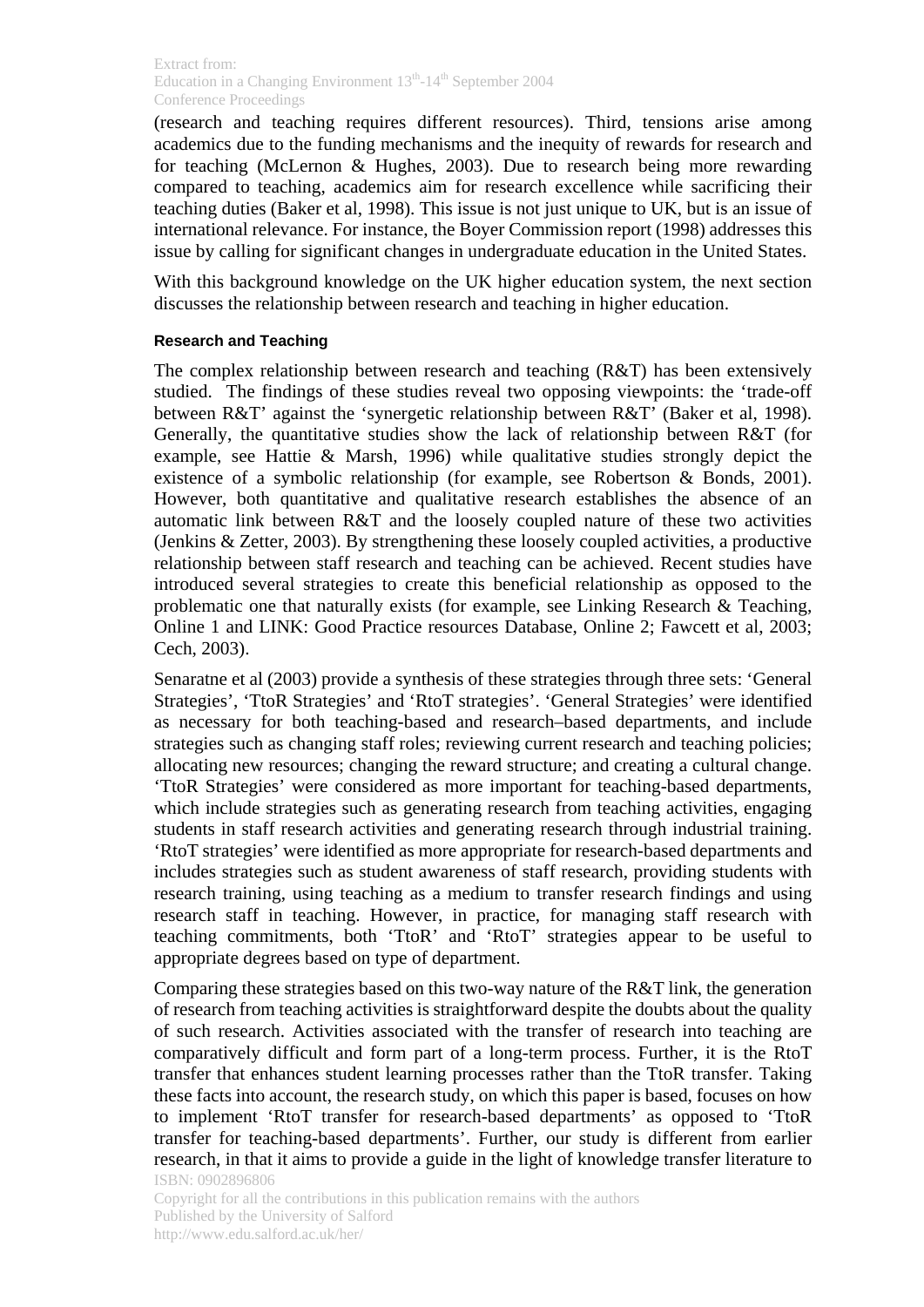improve student-learning processes. The next section will attempt to bring the knowledge transfer literature into this discussion along with student learning processes.

#### **Research into Teaching as a Knowledge Transfer Process**

Feeding research knowledge into teaching can be viewed as a knowledge transfer process. According to Davenport & Prusak (1998), effective knowledge transfer does not involve mere transmission, but also absorption and use following the transmission. As such, simply initiating the R&T link in a department and feeding research knowledge into teaching is insufficient. This transfer needs to be viewed by the recipient's end, in that it is equally important to explore to what extent this knowledge is absorbed and used by the student.

Szulanski (2000) identifies the difficulty of a knowledge transfer process. First, the strength of tie between the staff (staff research) and students influences the effectiveness of the transfer. The tie can be strengthened by creating positive attitudes among students towards staff research. Second, the direct transfer of research findings to students is inappropriate as this can create ambiguity; for example the research findings can be too abstract or too complex or incompatible with the syllabus. In order to overcome this difficulty, research output of projects can be re-constructed to suit the student audience. Third, the absorptive capacity of students differs depending on their prior knowledge (Cohen & Levinthal, 1990) and the strategies need to take this into account. For example, at level one, students can be given an introduction to the basic research process and at a higher-level can access direct research experience. Fourth, the reliability of research results is an important factor in transferring research knowledge into teaching. This leads to suggest that in feeding research results into teaching a filtering process (by comparing student standards and the syllabus) needs to take place. Fifth, Szulanski (2000) also points out motivation as an influencing factor during knowledge transfer. Not only staff motivation but also student motivation is required in creating this R&T link. This can be created by a cultural change within the department. Finally, since the transfer does not occur in a vacuum, the other contextual factors that originate within the organisation such as resources, strategies and practices can also have an influence.

Following the above discussion, the importance of focusing on the user perspective is affirmed. In fact, Huberman (2002) claims that research data penetrates only very slowly into the consciousness of the potential user, helped along by discussions and observations and that the dissemination depends on usefulness to the user and the absorptive capacity of the users. Accordingly, when students are considered as the users of research knowledge, student learning, followed by such a diffusion of research into teaching, is an essential consideration. In fact, learning is the key driving force that link research and teaching (Bradley, 1999; Turrell, 2003).

ISBN: 0902896806 As such, in transferring research knowledge into teaching, the different student learning styles need to be addressed. The literature on learning styles can be grouped into various theories (Smith, 2002 and Vita 2001; Felder and Silverman, 1988). First, the field dependency theory illustrates that learning can be influenced by the context within which the students learn; for example student learning can differ depending on whether they learn within a field environment or a classroom environment. Second, holistic vs. sequential learning theory describes the fact that some students prefer visual approaches whereas some prefer verbal approaches. Third, experiential learning theory originated by Kolb (1984, cited in Smith, 2002) explains an individual's learning cycle in four stages: activist, reflector, theorist and pragmatist. This role of experience in learning calls for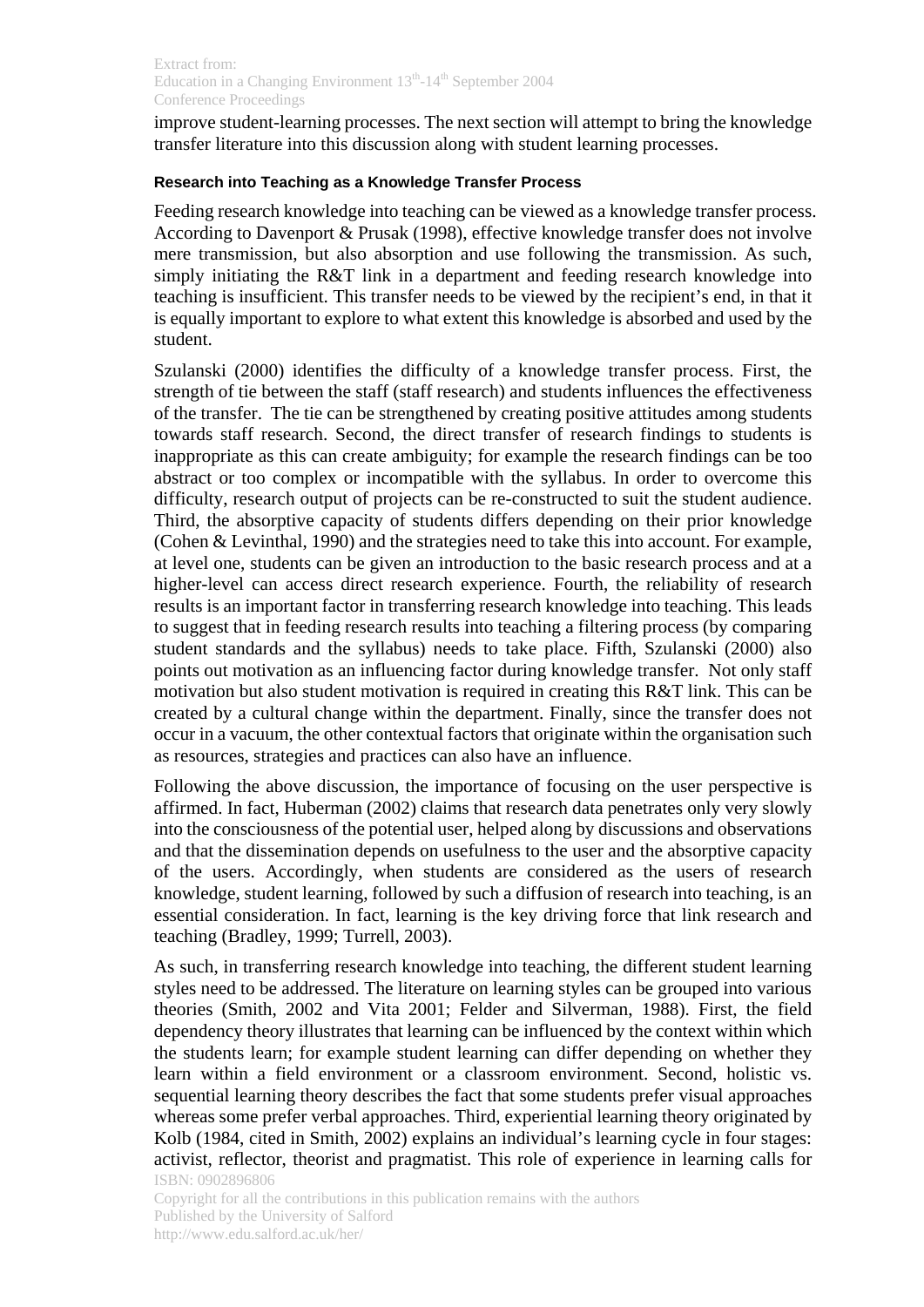activities such as project-based work that provide students with first hand experience. Finally, based on surface vs. deep learning theory, it is the deep-learning styles that should be encouraged in higher education institutions. On the whole, these theories on learning, suggest that everyone cannot be taught in the same way and the teaching approach needs to consider these differences.

In summing up, the educational research has established that R&T link is not automatic and needs to be created in each academic department based on their specific discipline. The applicability of different strategies is further dependent on the type of department, whether it is research-based or teaching-based. The knowledge transfer and learning literature values the importance of absorption and use following an immediate transmission process. To this end, the user perspectives and the maintenance of the R&T link are of high priority. In effect, the key research question formulated for this study is 'how would a research-based department transfer its research knowledge into its teaching activities?' An exploratory case study was carried out in finding solutions to this particular research question. The scope of this case study was narrowed down to consider the transfer process within one discipline. The discipline selected was Built Environment which is a fertile area to investigate the complex R&T relationship (Link, Online 2). The next section will describe this empirical study.

## **The Empirical Study**

#### **Validating Literature Findings: Case Study Method**

As identified elsewhere, the aim of this empirical study was primarily to validate and strengthen the literature findings and thereby formulate a generic model with guidelines. Accordingly, a single case study method was selected that basically aimed to further explore the issues discovered through literature review. The case selected was the School of Construction & Property Management (SCPM) at the University of Salford, UK. Data was mainly selected through an active workshop, which comprised of key staff members such as programme directors and co-ordinators. This was followed by a few additional staff interviews. To gain students' views, student representatives were interviewed. In addition, relevant documents such as school review reports were referred to. The questions addressed at the workshop and interviews were mainly on five aspects: the importance of the R&T link; key issues/concepts; present examples of the existence of R&T link; present barriers and enablers in creating such a link; and finally suggestions to improve the R&T link.

#### **Discussion on Findings**

• The importance of the RtoT transfer

The academic staff and students were positive towards creating an explicit R&T link within SCPM. The benefits that they identified were gaining academic rigour, creating market differentiation, raising standards, keeping ahead of change and complying with the mission statement. Research staff and postgraduates also made positive remarks, in that they said the opportunity to present their work to a different audience might trigger new insights into their research. An interesting view was the opportunity for financial gains by way of implementing academic enterprises and short programmes for undergraduates using research staff and postgraduates as teachers. Students on the other hand, were happy as they felt they were the immediate party who benefited from such a link.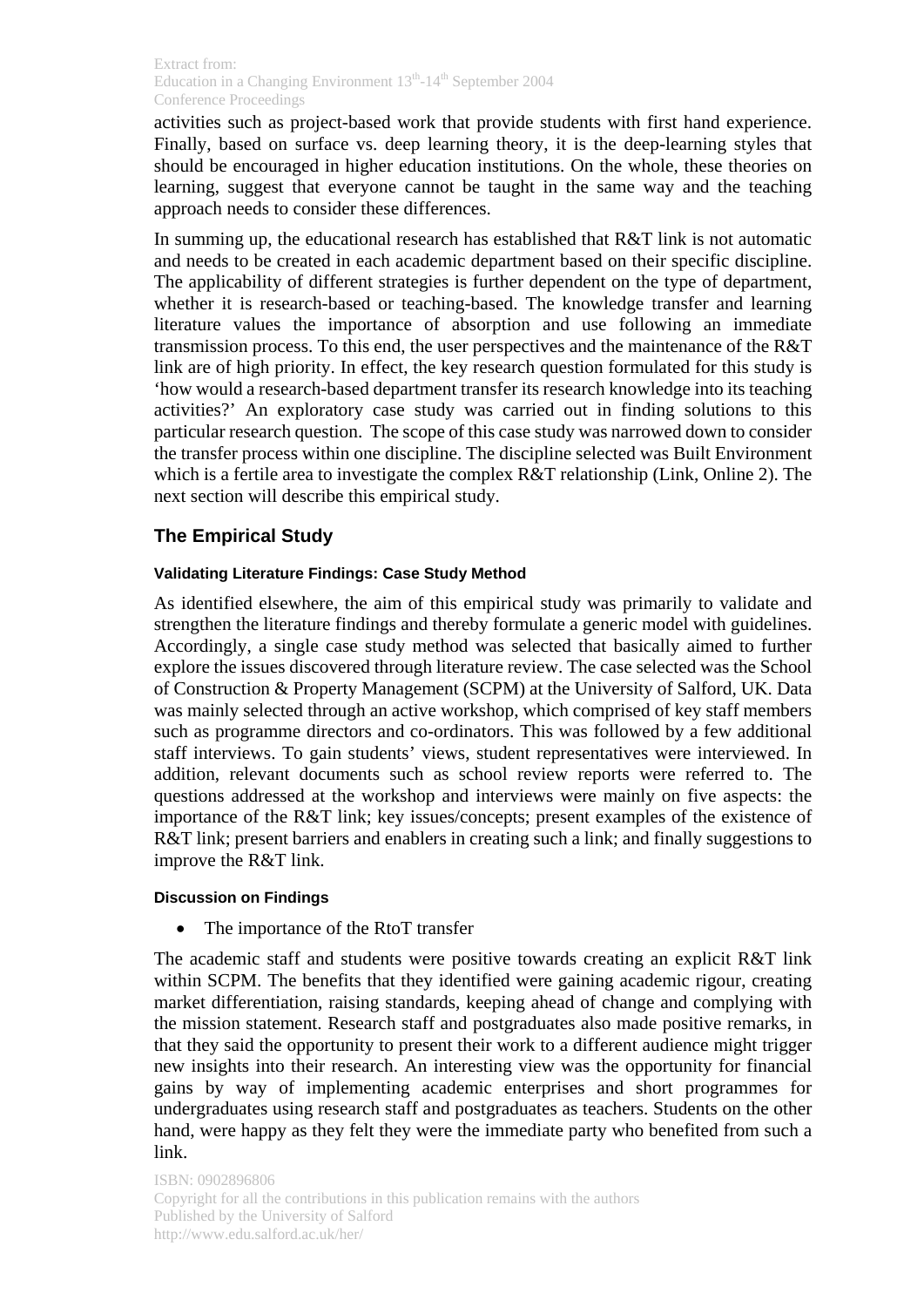#### Extract from: Education in a Changing Environment  $13<sup>th</sup>$ -14<sup>th</sup> September 2004 Conference Proceedings

Key issues and concepts on RtoT transfer

Regarding whether it is the knowledge of research findings or research process that need to be transferred, some members said that it is the research learning process that is more important. However, the majority's view was that both types of knowledge are equally important to be fed into teaching. Another recurring issue was how to address different learning styles. In achieving compatibility between curriculum and research activities, staff suggested using process mapping techniques to map the existing links within the school. In an industry, which is still favouring old practices, the staff view was that students should be exposed to research outputs that are suitable for the industry of today. A final point was the clear distinction between student groups. It was evident that the link is clearly different between postgraduate and undergraduate levels. At postgraduate level, the R&T link was already in place at a satisfactory level. Even within the undergraduate level, the part-time students viewed the R&T link differently to full-time students. For part-time students who are closer to the industry, such a link should relate to their work prospects, whereas for full-time students the value is not immediate.

Best practices of RtoT transfer

In exploring the current status of this R&T link, interviews revealed that a mixed approach is already informally in place and the question was whether it was in the right balance. Staff strongly favoured creating the missing strategies or workable processes, to deal with this at a formal level. The best practice examples were project-based work such as GIP (group integrated project) and special modules such as 'Construction Innovation', a dissertation module at undergraduate levels and other research modules at postgraduate levels. In fact, certain research within SCPM has generated new master level programmes, showing the effective R&T link at postgraduate level. Other informal best practice examples within SCPM as identified in the school review (2003) are certain workshops that present research outputs to undergraduates, active engagement of all members of professorial staff in teaching activities and new academic staff recruitments such as graduate training programme.

Enablers and barriers on RtoT transfer

When queried on barriers for creating such a link, the conceptual barriers such as the inherent mismatch between R&T; mismatch between research and curriculum; and working in a slowly changing industry were raised. From the staff-side barriers, personal goals and resources were highlighted. From the student-side barriers, their lack of motivation, attitudes towards gaining wider knowledge and self-learning and tendency to do superficial research were noted. With regard to implementation barriers, staff pointed out fear and risk factors such as, students' ability to absorb research knowledge, wrongly designed programmes and key staff leaving amidst implementations. On the other hand enablers found were the mission statement of SCPM, research strength within SCPM, positive attitude of all staff members and the external links with CEBE, LTSN and other universities. Another enabler for improving student learning in general was setting the infrastructure for personal development planning programme (PDP) through a pilot project.

• Suggestions to improve RtoT transfer

In terms of suggestions, first consideration was how to overcome the existing barriers. In order to overcome the conceptual barriers, suggestions raised included engaging staff more in teaching and learning activities, structuring the programme to highlight research;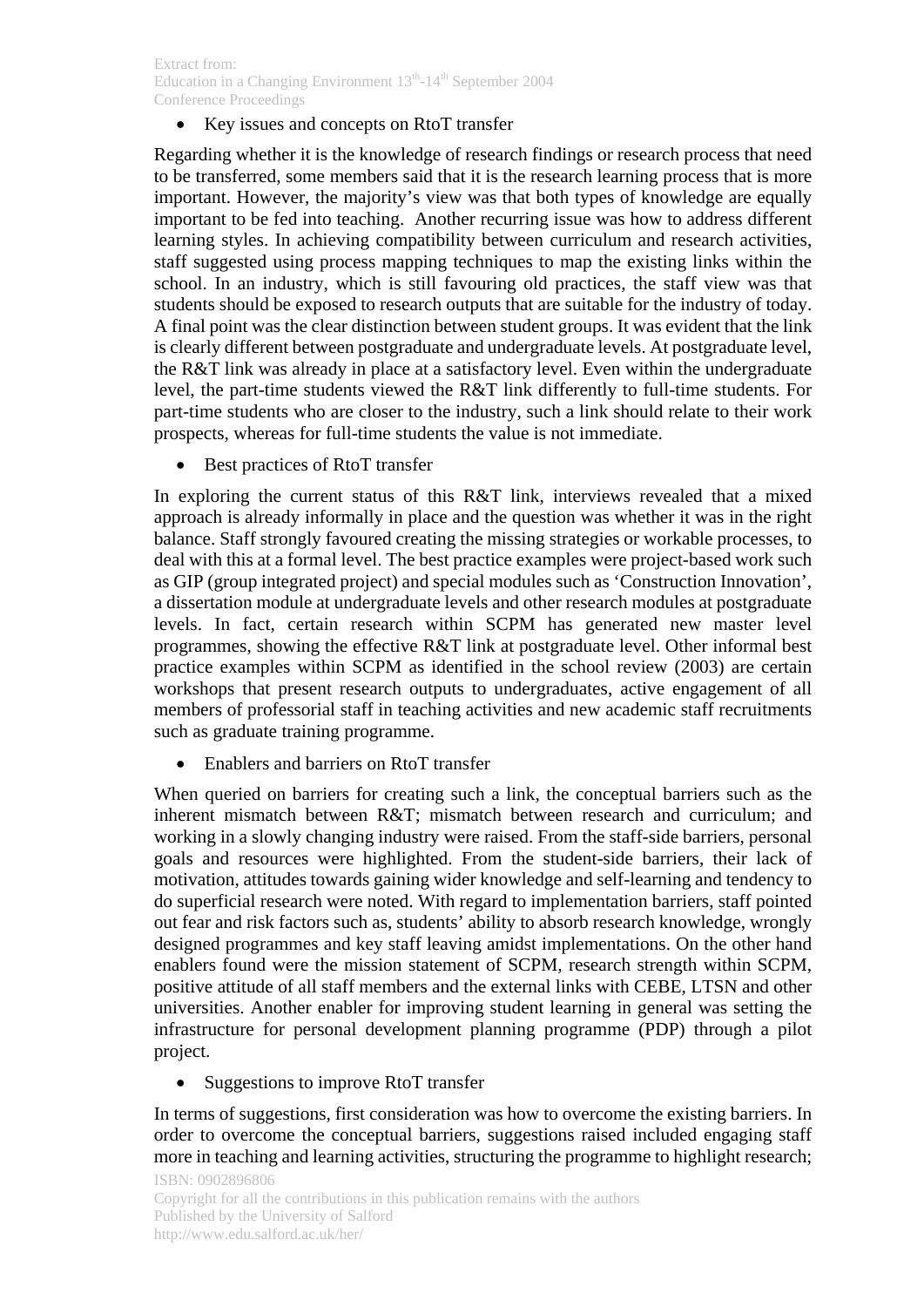and improve interaction with industry. To avoid staff concerns, suggestions such as generating business through new programmes were made. With respect to students' side barriers, creating a cultural change was suggested by way of encouraging project-based work; improving students' research skills from inception; engaging students in various research activities; and informing students of the value of research. An interesting idea that came from the interviews was creating a live interaction between undergraduates and postgraduates, so that both parties will benefit. With regard to implementation issues, departmental support in terms of resources (both physical and human), changing policies, valuing teaching to align both teaching and research activities and changing recruitment policies were proposed.

Through the findings of the literature review and this exploratory case study, a generic model with guidelines was developed to assist research-based departments to transfer their research knowledge into teaching activities. The next section will briefly explain this model and its development.

## **Generic Model to Transfer Research into Teaching**

#### **Model Development**

As explained in the literature review, previous studies have introduced various strategies to create the R&T link. However, they do not explain how to formalise these strategies. This led to recommend assigning a new staff position called 'R&T co-ordinator' with 'R&T team'. By allocating human resources in this way, not only can the link be initiated but it can also be maintained, while creating a learning environment. Therefore, the start-up activity of the model will be assignment of ownership and resources.

To enable RtoT transfer, three processes are identified as necessary. It is important to review current research and teaching policies as the first step in creating the R&T link. Having identified the importance of using research staff in teaching activities through the literature review and primary survey, the second activity considered under the 'enabling processes' is a review of research staff recruitments periodically. Thirdly, to improve the learning environment and to make effective use of IT facilities a 'R&T web page' is proposed. The purpose is to link students, researchers and the academic staff in the department in order to strengthen relationships and create a shared space for interaction. This web site will create the forum to disseminate best practices and to initiate 'a research showcase' as mentioned in the primary survey.

The specific RtoT transfer strategies are then considered. With the recurrent issues on 'student motivation' and 'use and absorption' that emerged from the literature on learning and from the primary survey, a cultural change is introduced within departments through "innovation week" each year of study. Both literature and primary survey results on RtoT transfer strategies are integrated through this innovation week. The understanding received from the knowledge transfer and learning literature further led to suggest all possible learning loops in enhancing student learning process through this innovation week at each year. The primary survey highlighted the importance of enabling different group interactions and industry-student interaction. Hence, this innovation week will not just provide a research environment among students by promoting research awareness and improving their research knowledge, but will also provide an enabling context for 'PhD-undergraduates interaction' and 'industry-student interaction'. Both literature and primary survey revealed the importance of project-based learning. Thus, an integrated project task is introduced as another RtoT transfer strategy. Further, to provide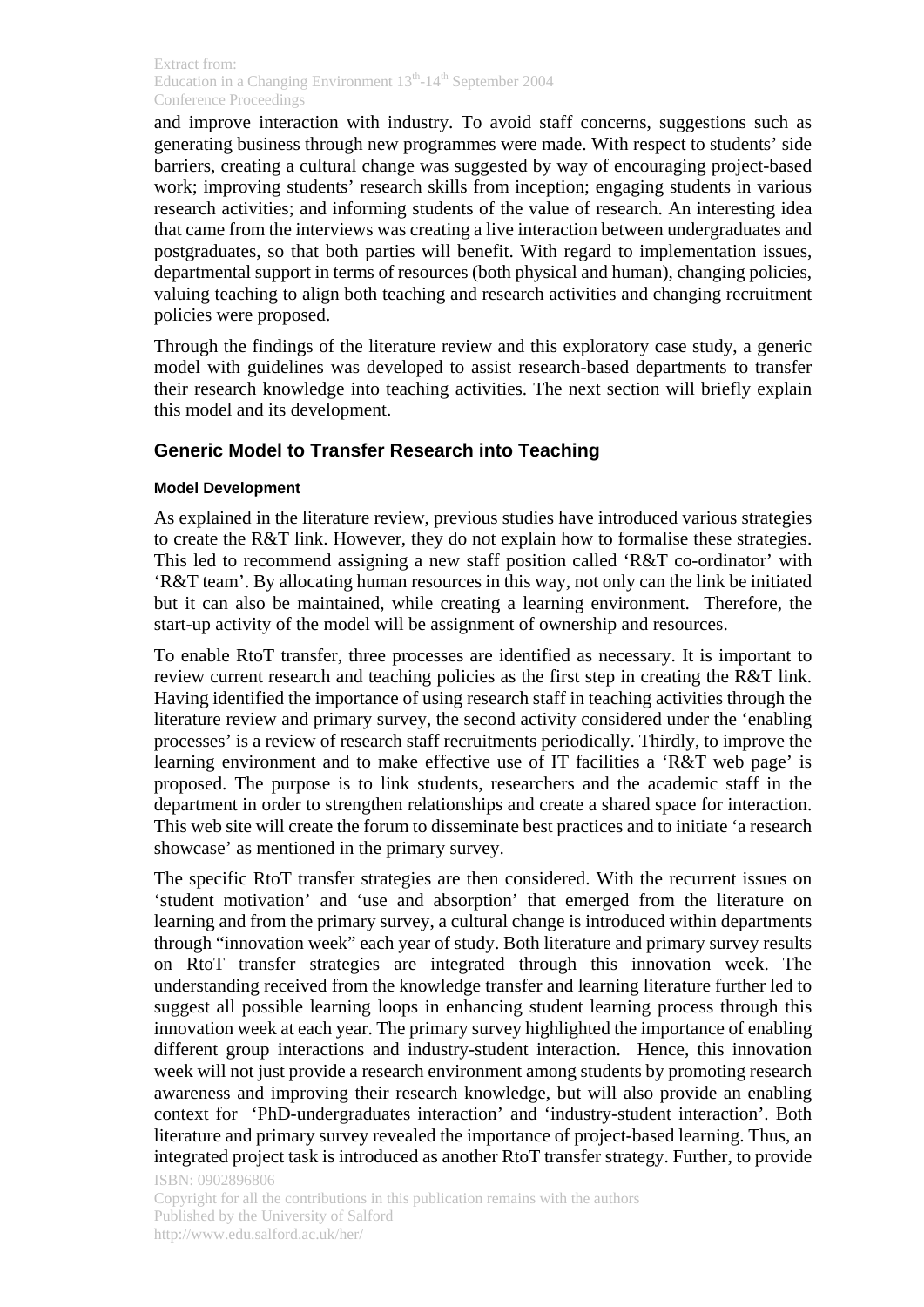not only new findings within the discipline, but also to give students first hand research knowledge, a separate module called 'research module' and short courses on specific subjects are proposed. The best practice examples from the selected case study shaped these proposals.

Both literature and primary data raised the importance of valuing teaching activities in research-based departments. Consequently, as an outcome activity of this RtoT transfer process, recognising and rewarding best RtoT practices are finally proposed.

#### **A Model for RtoT Transfer Process**

Figure 1 integrates the above model development discussion into a framework on 'how to transfer research knowledge into teaching'. The nine activities associated with the transfer of research into teaching are categorised into four elements: start-up, process-specific, on-going and outcome. The start-up and outcome elements act as input and output activities in the RtoT transfer process. The most significant activities related to RtoT transfer process are grouped under the process-specific element, where the real transformation takes place. The four activities under this are shown in a loop to represent the learning cycles within and in between the activities. Three activities, which should take place on a regular basis to enable the RtoT transfer process, are identified under on-going element.



Figure 1: RtoT Transfer Process

## **Conclusions and Future Research**

Through the literature survey and the case study, this paper presents a model of the transfer of research knowledge into teaching. This model is supplemented by a detailed guidelines document, which is produced as a key deliverable of this study. Furthermore,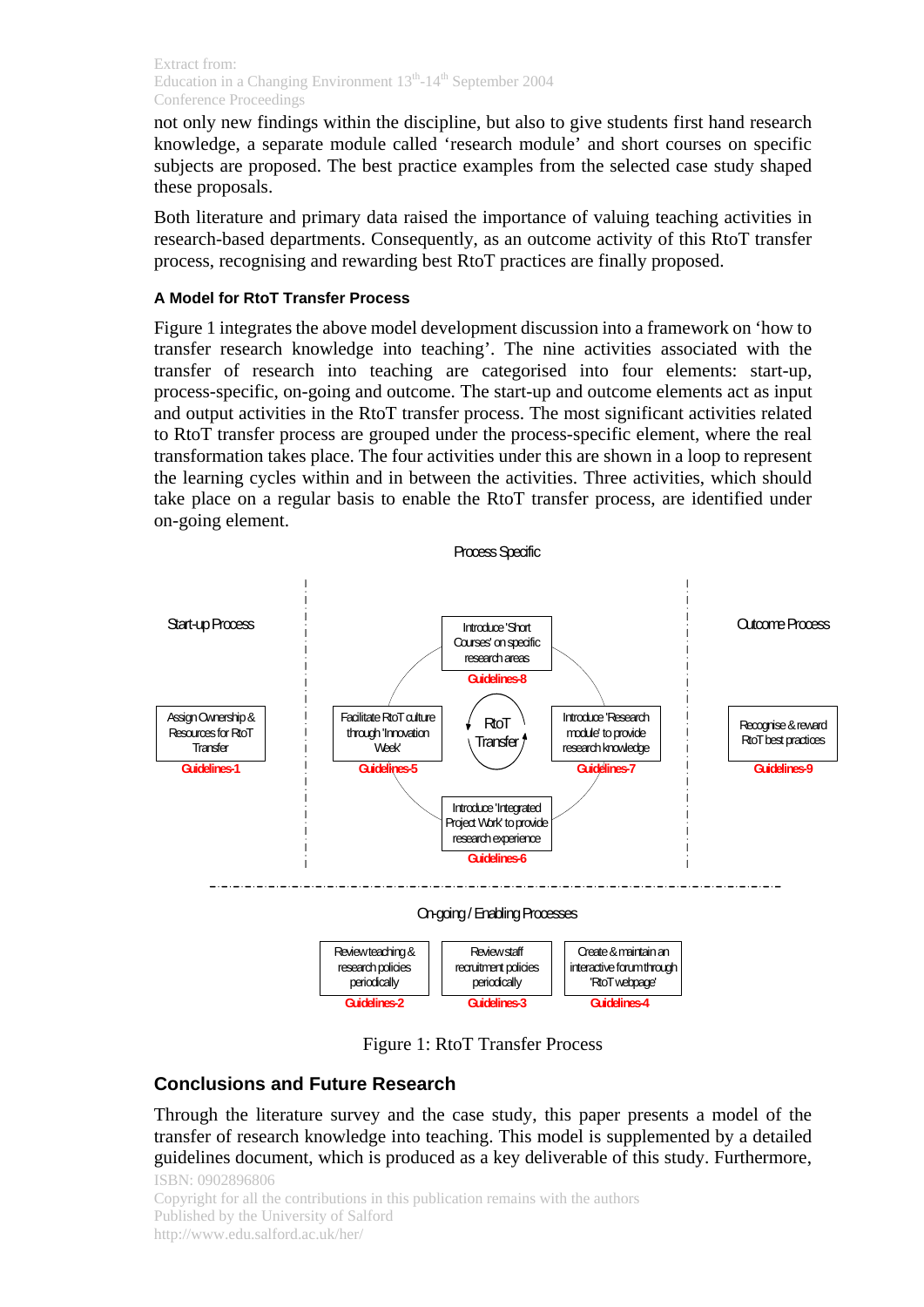with the new insights from the literature on knowledge transfer and learning processes, in addition to the initiation of research to teaching transfer, the absorption and use, including learning loops are captured substantially into this model and guidelines. The next stage of this research aims to test the implementation of the guidelines and to extend the study beyond the built environment sector to other related disciplines. Thus, in phase 2 of this research study the above-developed guidelines will be validated by using a series of case studies across other disciplines. The final outcome of the research will be the development and validation of a more generic set of guidelines relating to the transfer of research knowledge into teaching.

## **Acknowledgements**

The authors would like to thank the Faculty of Business & Informatics at the University of Salford, UK for funding this project and especially Professor Carole Roberts for her support and interest in this project. Our gratitude extends to the staff, researchers and students in the School of Construction & Property Management for their valuable time and input.

### **References**

Baker III, H. E. Bates, H. Garbacik-Kopman, V. and McEldowney, J. (1998) A preliminary investigation into the correlation between teaching and research in the Florida State University system, *Management Research News*, Vol 21 (9), pp 1- 9

Boyer Commission on Educating Undergraduates in the Research University (1998) *Reinventing Undergraduate Education: A Blueprint for America's Research Universities,* Carnegie Foundation for the Advancement of Teaching, CA

Cech, T. R. (2003) Rebalancing Teaching and Research, Editorial in *SCIENCE*, Vol 299 (10), pp 165

Cohen, W. M. and Levinthal, D. A. (1990) Absorptive capacity: a new perspective on learning and innovation, *Administrative Science Quarterly*, Vol 35 (1), pp 128-153

Davenport, T. H. and Prusak, L. (1998) *Working knowledge: how organizations manage what they know,* Harvard Business School Press, Boston

Fawcett, J. Aber, C. and Weiss, M. (2003) Teaching, Practice and Research: An integrative approach benefiting students and faculty, *Journal of Professional Nursing*, Vol 19 (1), pp 17-21

Felder, R. M. and Silverman, L. (1988) Learning and teaching styles in engineering education, *Engineering Education*, Vol 78, pp 674-681

Hattie, J. and Marsh, H. W. (1996) The Relationship Between Research and Teaching: A Meta-Analysis, *Review of Educational Research*, Vol. 66 (4), pp507-542

Huberman, A. M. (2002) Moving Towards the Inevitable: the sharing of research in education*, Teachers and Teaching*, Vol 8 (3/4), pp 257-268

Jenkins, A. and Zetter, R. (2003) Linking Research and Teaching in Departments, LTSN Generic Centre, Learning and Teaching Support Network, Oxford Brookes University, UK